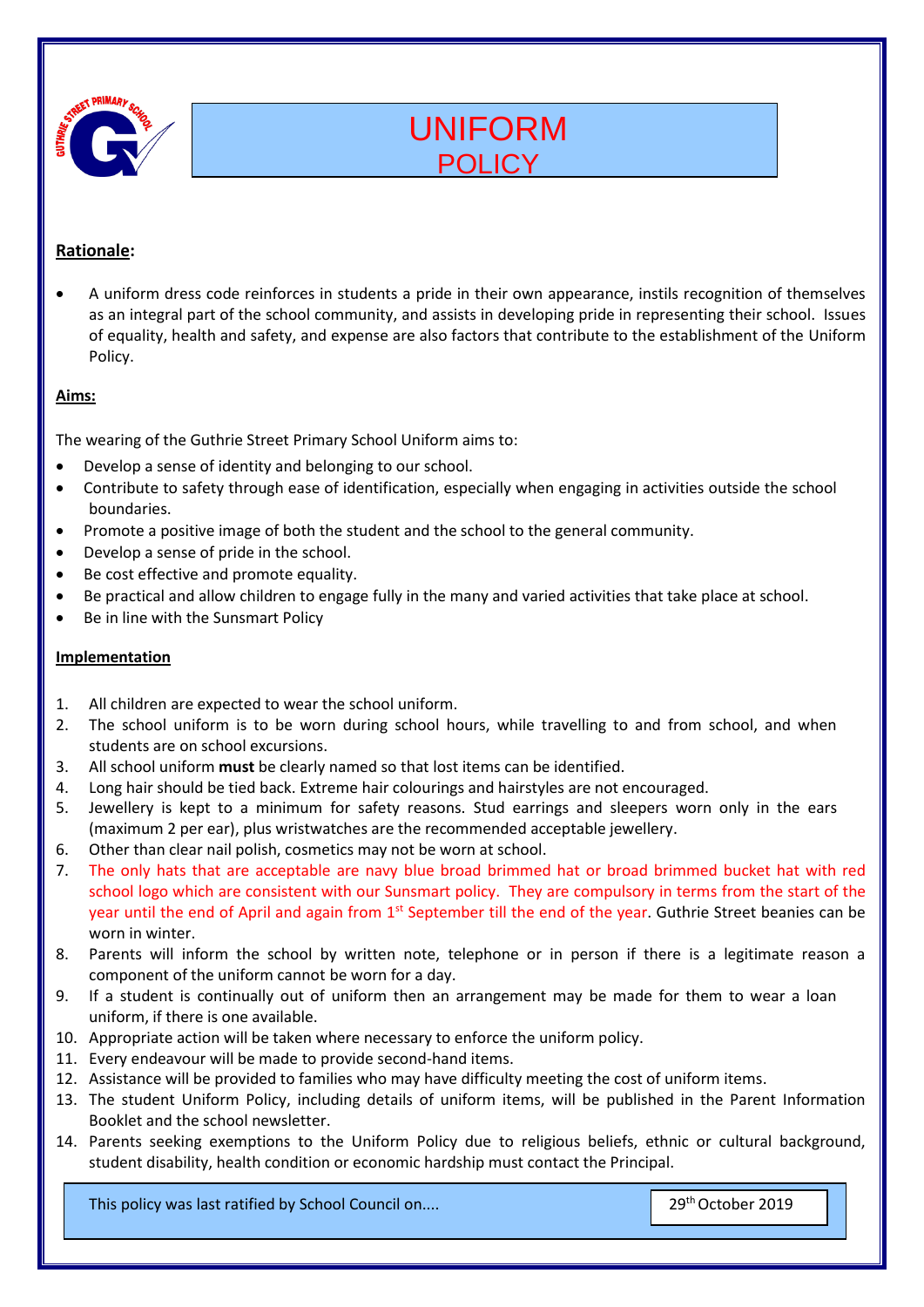# *Guthrie Street Primary School - Student Code of Dress*

# **Girls' Uniform**

### **Summer**

Blue and white check dress with fine red line (only available through the uniform shops) Guthrie Street dress – Butterick Pattern 993 (fabric available from Parents Club \$10 per metre) Royal blue polo shirt with red school logo Navy blue skirt or skort Navy blue dress shorts (no stripes)

# **Winter**

Navy blue tracksuit pants or shorts/school navy drill trouser (no stripes) Royal blue short/long sleeved polo shirt with red school logo Royal blue skivvy Navy blue skirt or skort Navy blue tights Red windcheater with blue school logo Red polar fleece short zipped jumper with blue school logo Red bomber jacket with navy stripes on cuffs with blue school logo Red soft-shell jacket with blue school logo Navy blue spray jacket with red stripes on sleeves with red school logo Navy blue polo beanie hat with logo (optional – purchase at school)

# **All year**

White, black or blue socks Sneakers or black or brown leather shoes Navy blue broad brimmed hat or broad brimmed bucket hat with red school logo which are consistent with our Sunsmart policy. Muslim scarf – white

Hair ties/bands/ribbons – red, blue, black or white

# **Boys' Uniform**

**Summer** Royal blue polo shirt with red school logo Navy shorts - (no stripes) Navy tracksuit pants (no stripes)

# **Winter**

Navy blue tracksuit pants/shorts or school navy trousers (no stripes) Royal blue short/long sleeved polo shirt with red school logo Royal blue skivvy Red windcheater with blue school logo Red polar fleece short zipped jumper with blue school logo Red bomber jacket with navy stripes on cuffs with blue school logo Red soft-shell jacket with blue school logo Navy blue spray jacket with red stripes on sleeves with red school logo Navy blue polo beanie hat with logo (optional)

# **All year**

White, black or blue socks Sneakers or black or brown leather shoes Navy blue broad brimmed hat or broad brimmed bucket hat with red school logo which are consistent with our Sunsmart policy.